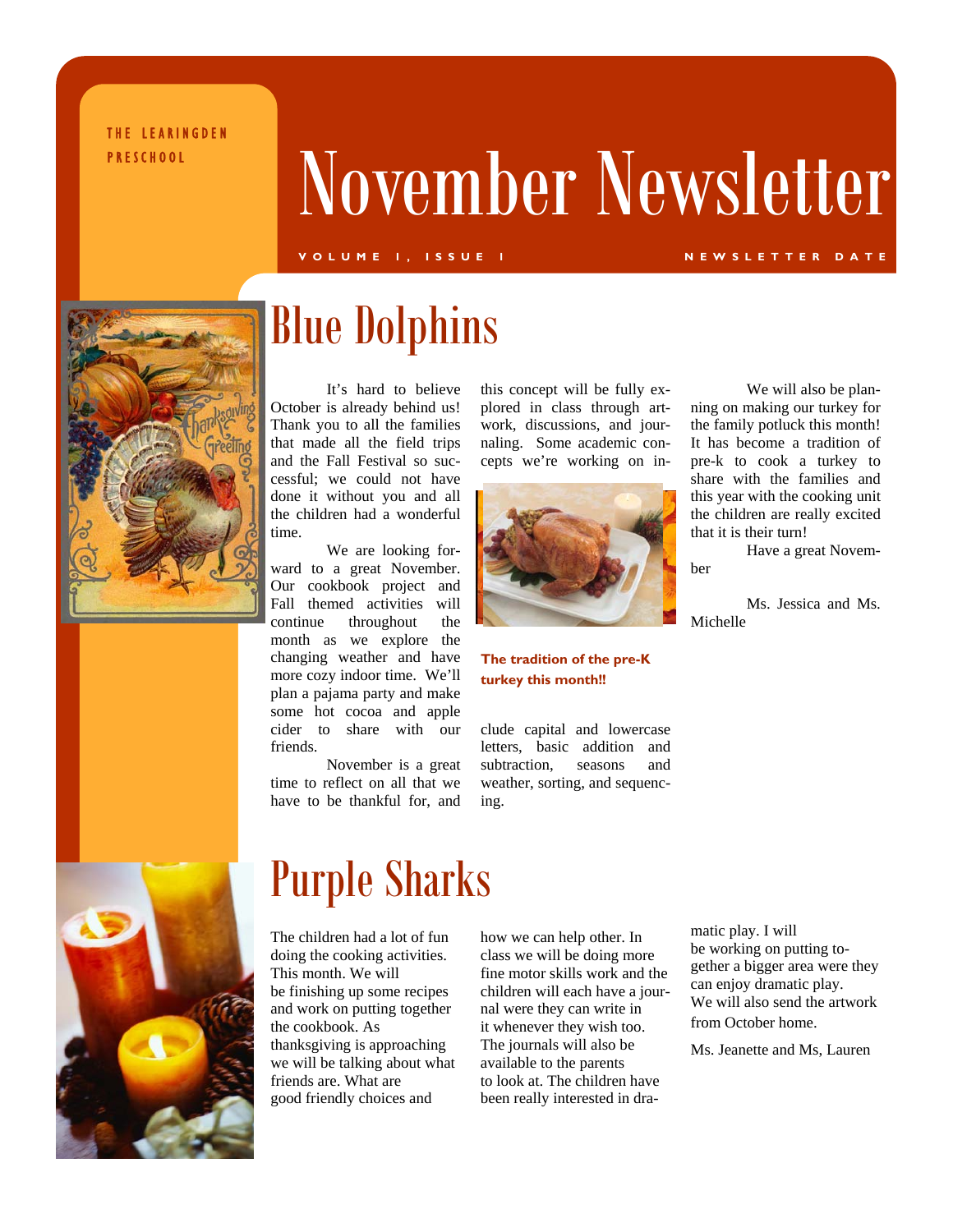### **PAGE 2**



**Turkey crafts and pinecone turkeys in the Rainbow Fish room this month!!** 



Rainbow Fish

This month we will be focusing on friends, happiness, and Fall Turkey crafts!!; including turkey centerpieces, pinecone turkeys and

transforming our tree into a thanksgiving tree.

If you have not come into the Rainbow fish room in awhile you might not have noticed that our learning station and work areas have been centered around our rainbow tree. The purpose of this is to further enhance the homelike feeling in our classroom and to allow the children to focus and contribute to large class projects by working at the center and

Green Turtles

October went by so quickly and now that it is November the holidays are going to be coming up on us fast! This month we will be working on some more fall projects including fun Thanksgiving projects, like turkey handprints! We look forward to the upcoming months and all the fun and special moments that the holidays bring! We all want to thank everyone that helped to make our fall festival such a

adding it to our tree. We will be taking down the Halloween items and sending them home.

 Starting this month we will begin working on other projects with a theme of working together and friendship. Much of the money that came from the rainbow fish basket at the auction will be used to purchase some more Montessori materials to further enhance the learning stations in the classroom. We will also be purchasing a new alphabet chart, and a new number chart for our group time area.

We look forward to also con-

come our new green turtle friends Amelia and Kyra!

We will be purchasing some new things for the Rainbow fish classroom with the money we raised from the Date Night Basket! Look for some great new additions to our classtributing to our fall potluck with a tasty rainbow fish soup. The children are getting really good at sorting, pouring, and cutting ingredients for cooking projects and cutting stations. Ms. June and Ms. Brittney



fantastic day; it was so much fun to see all of the families gather for a wonderful event. This month we want to welroom. We are also looking forward to all our families joining in celebration of Fall

Happy Birthday to

with us at our Fall potluck!

Cora 11/17 Penelope 11/10 Kyra 11/13

Ms. Jennifer and Ms. Brandi

**Learningden Fall Potluck November 16th 5:30- 700pm!!** 



### Fall Potluck

It has been a Learningden tradition to have a Fall gathering for the families at the Learningden! We have quite a few new families and this is a great way to come enjoy a meal and meet other members of the Learningden Family. It is also a great night to look at the Children's art work and explore

your Child's classroom. The evening is a harvest feast theme. Pre– K will make a turkey and all the classrooms will contribute to the meal. It is up to everyone else to bring a dish that serves 8-10 people while the children will provide all the centerpieces, and decorations for the evening. Sign

ups will be on the parent board by Monday 11/7 of next week. We hope all of you can come and enjoy this special evening!

This Years Harvest Feast will be held on November 16th from 5:30p– 7:00p